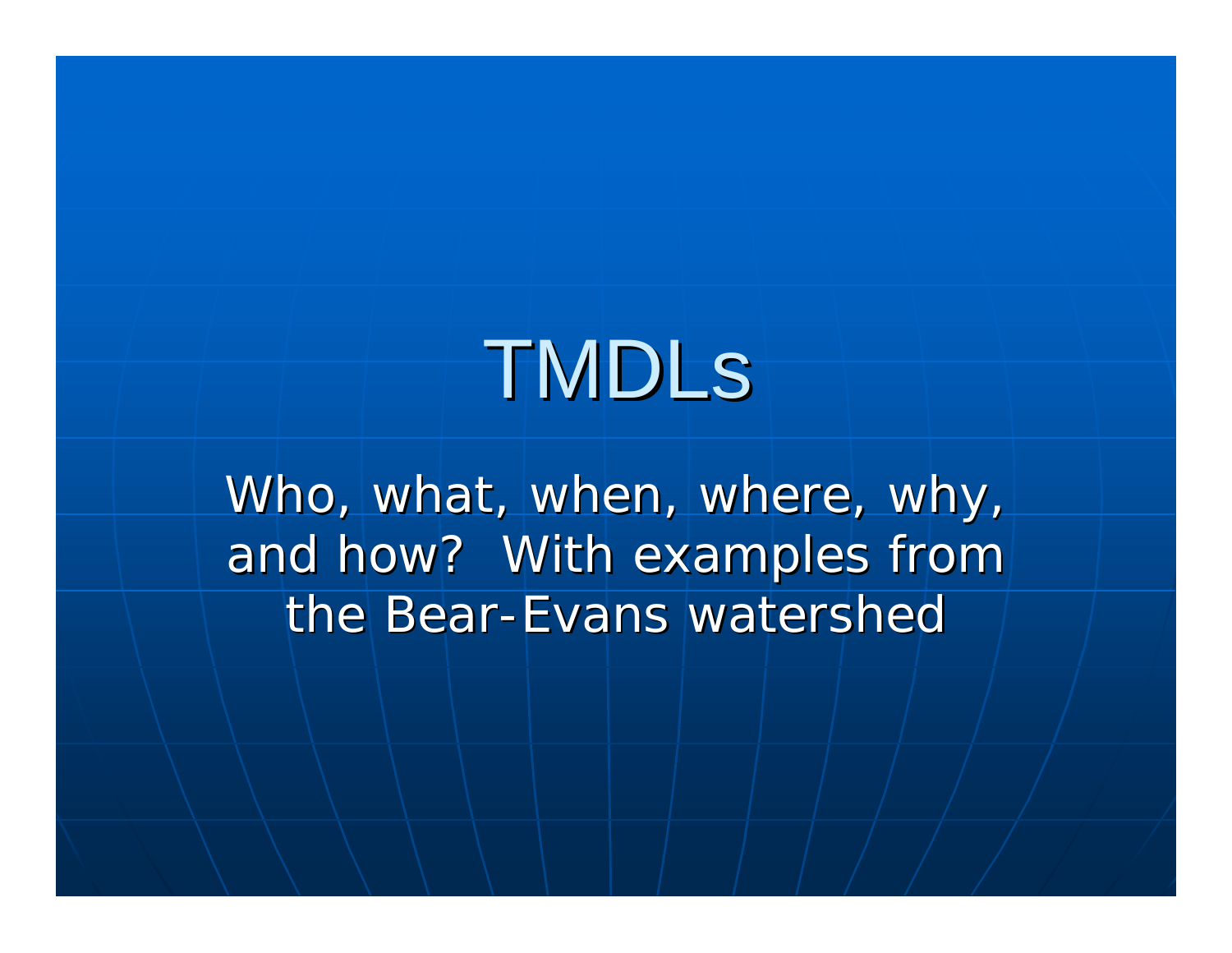### $\sf{TMDL} =$

**Load – mass of pollutant**  $\blacksquare$  Can include temperature, or bacteria **Daily – expressed as daily total Maximum** – for the whole waterbody **T**otal – from all sources • Allowed to enter a waterbody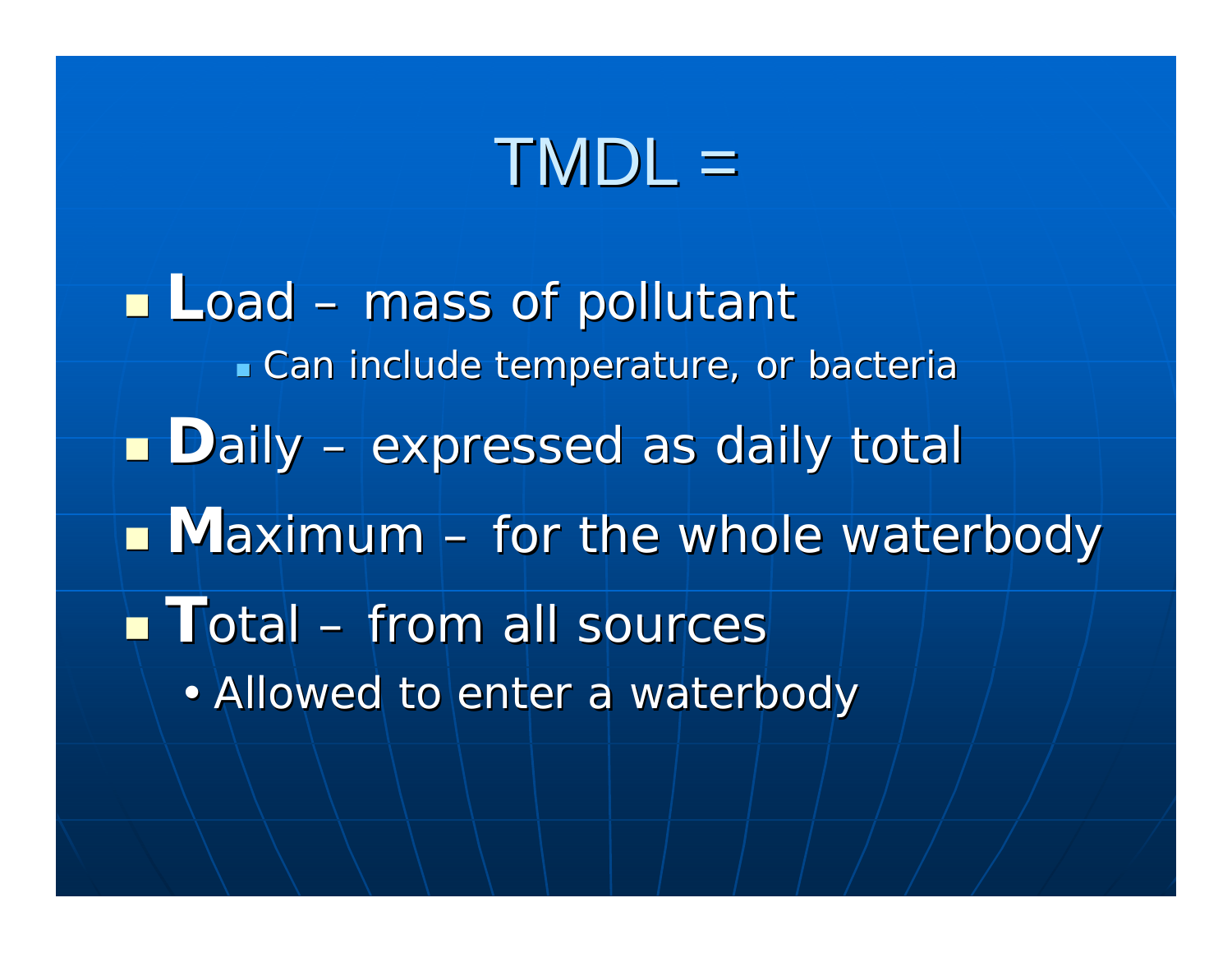### Who?

 $\blacksquare$  EPA has been provided the power to regulate waters in interstate commerce by Congress **Ecology has been delegated the** regulatory authority by EPA Ultimately all TMDLs must be approved by EPA, just like with a water quality standard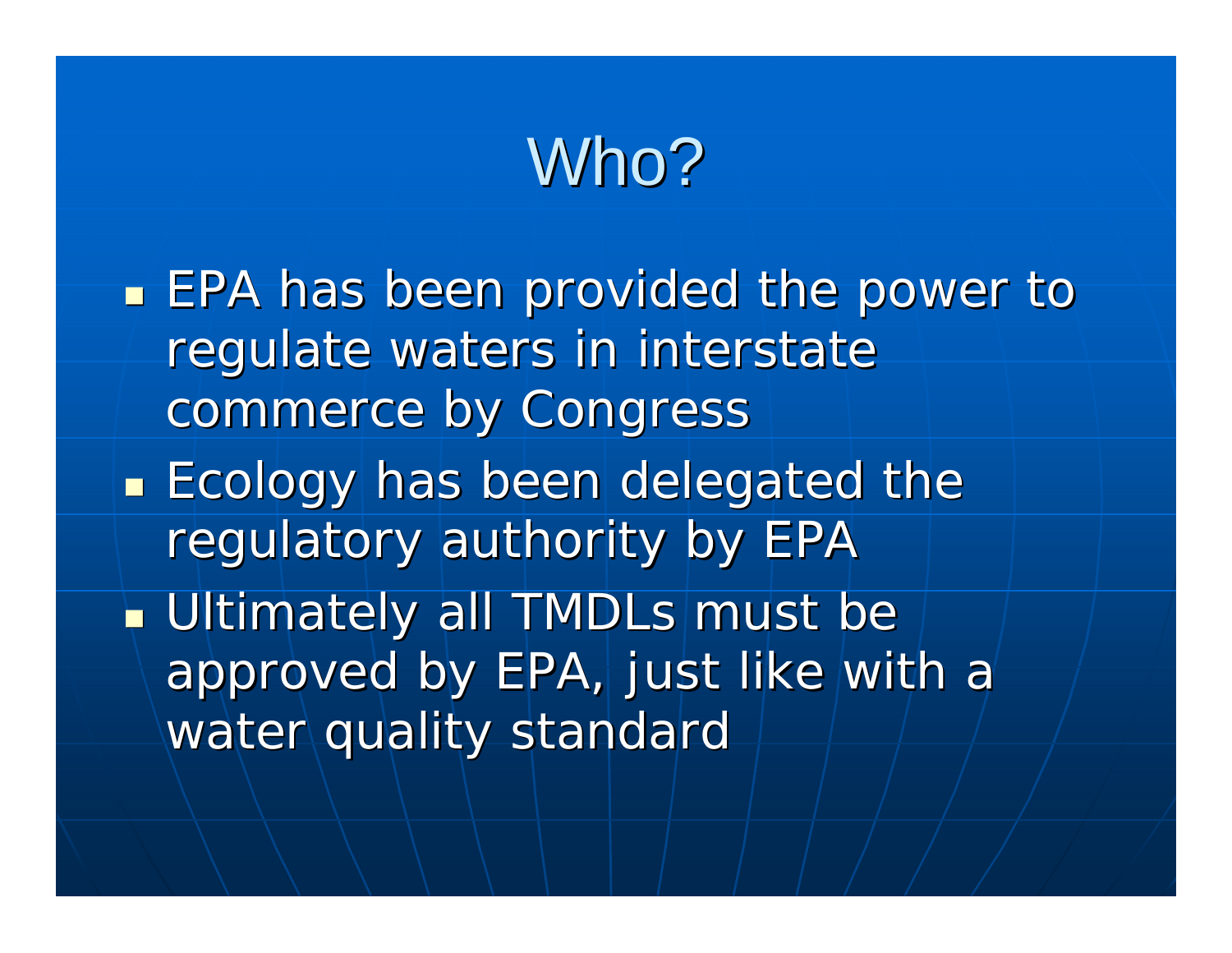### What?

- $\mathbb{R}^2$  $\blacksquare$  May be applied to any "Water of the State"
- **Example 1 Surface waters of the state" includes includes** lakes, rivers, ponds, streams, inland waters, saltwaters, wetlands and all other surface waters and water courses within the jurisdiction of the state of Washington. (WAC 173-201A-020)
- $\blacksquare$  Does not include stormwaters, ditches, man-made ponds...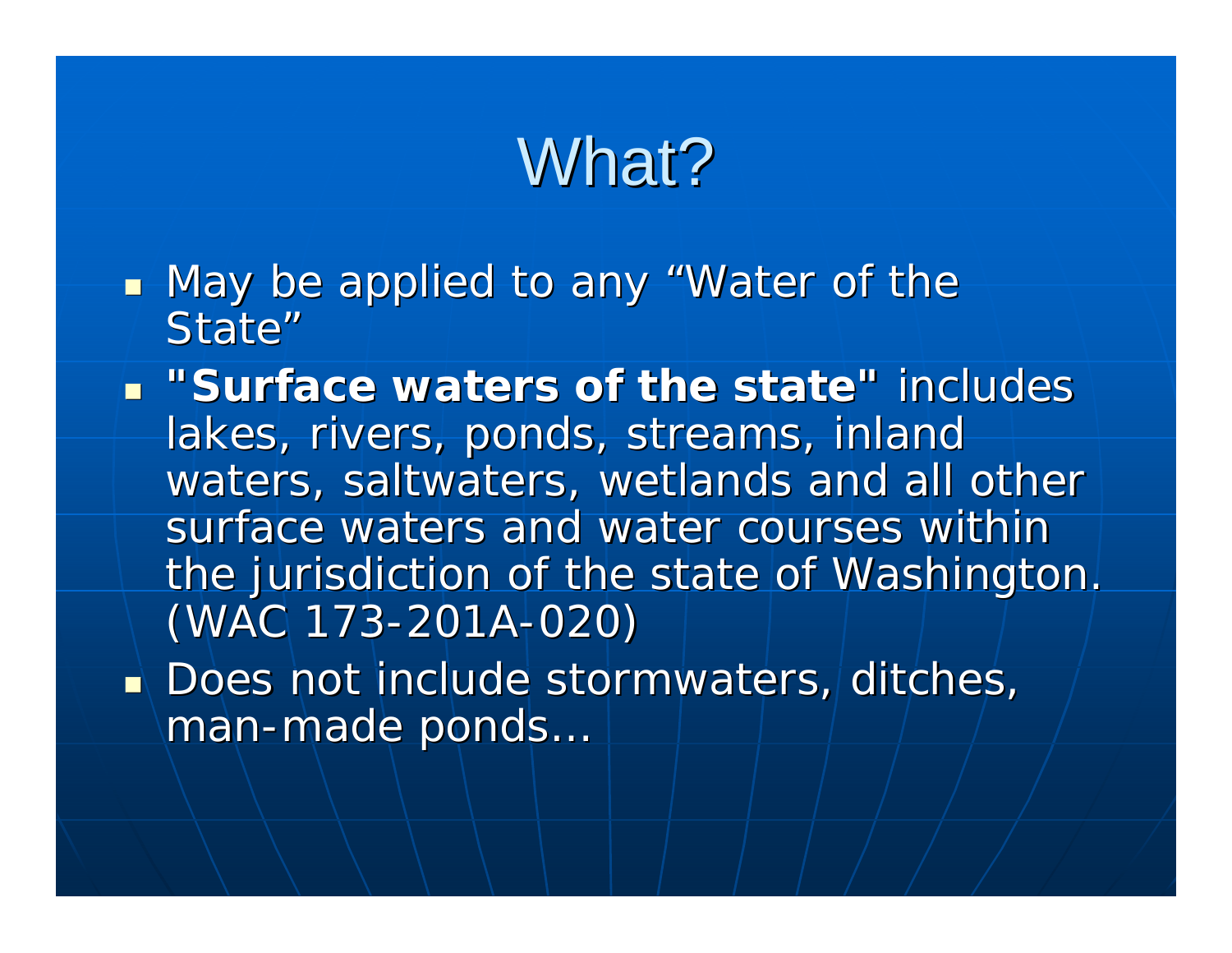### What? continued

- 1.EPA and States regulate point sources
- 2. Some water bodies fail to meet quality goals despite these regulations
- 3.TMDLs are a site specific mechanism to adjust point and non -point loadings to bring a WB point loadings to bring a WB into compliance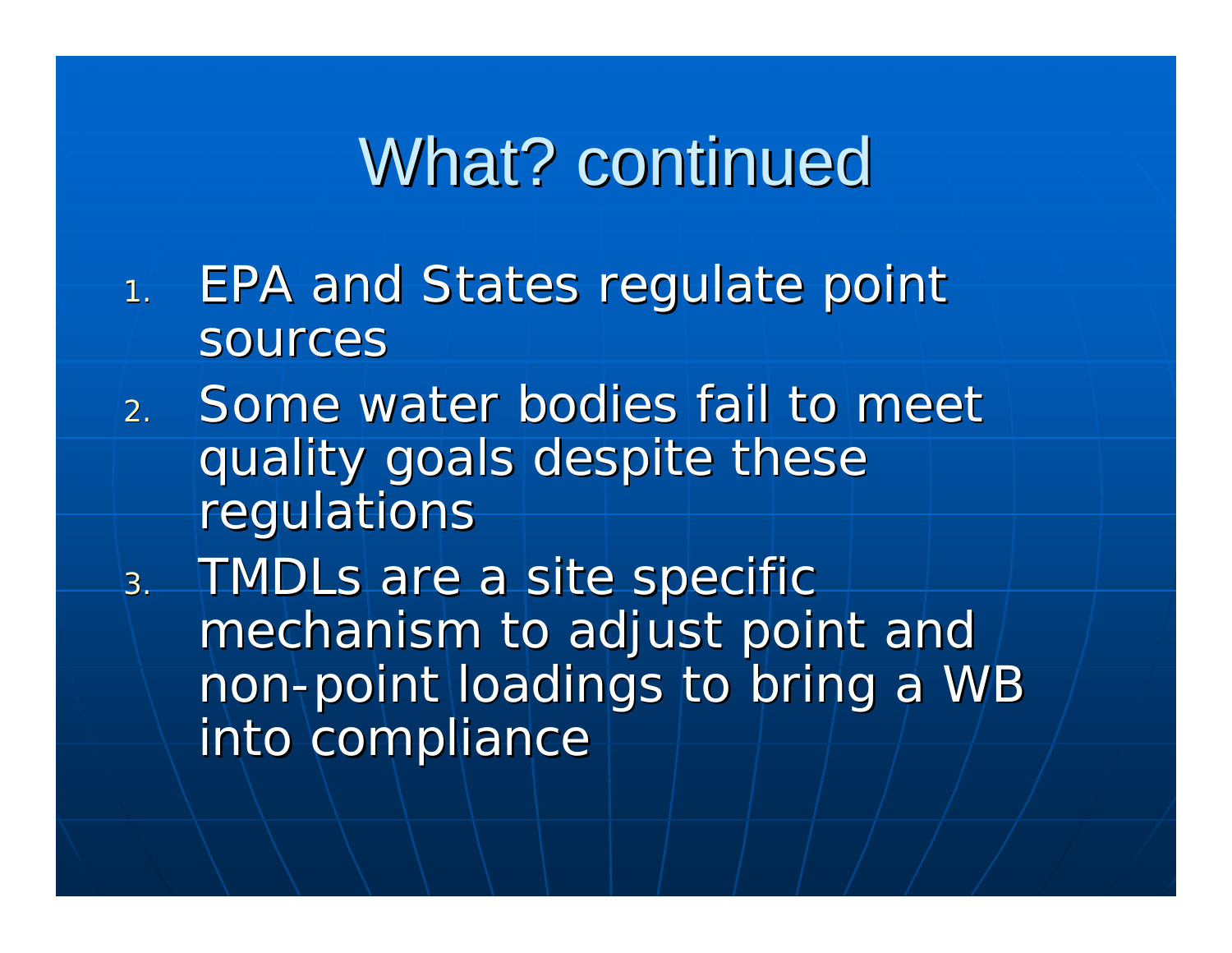### What? continued

#### **A TMDL estimates:**

- The amount of pollutant allowable from each source which cumulatively allows the waterbody as a whole to remain within water quality standards
- Must account for seasonal variations
- Must include a margin of safety accounting for lack of knowledge between effluent limits and water quality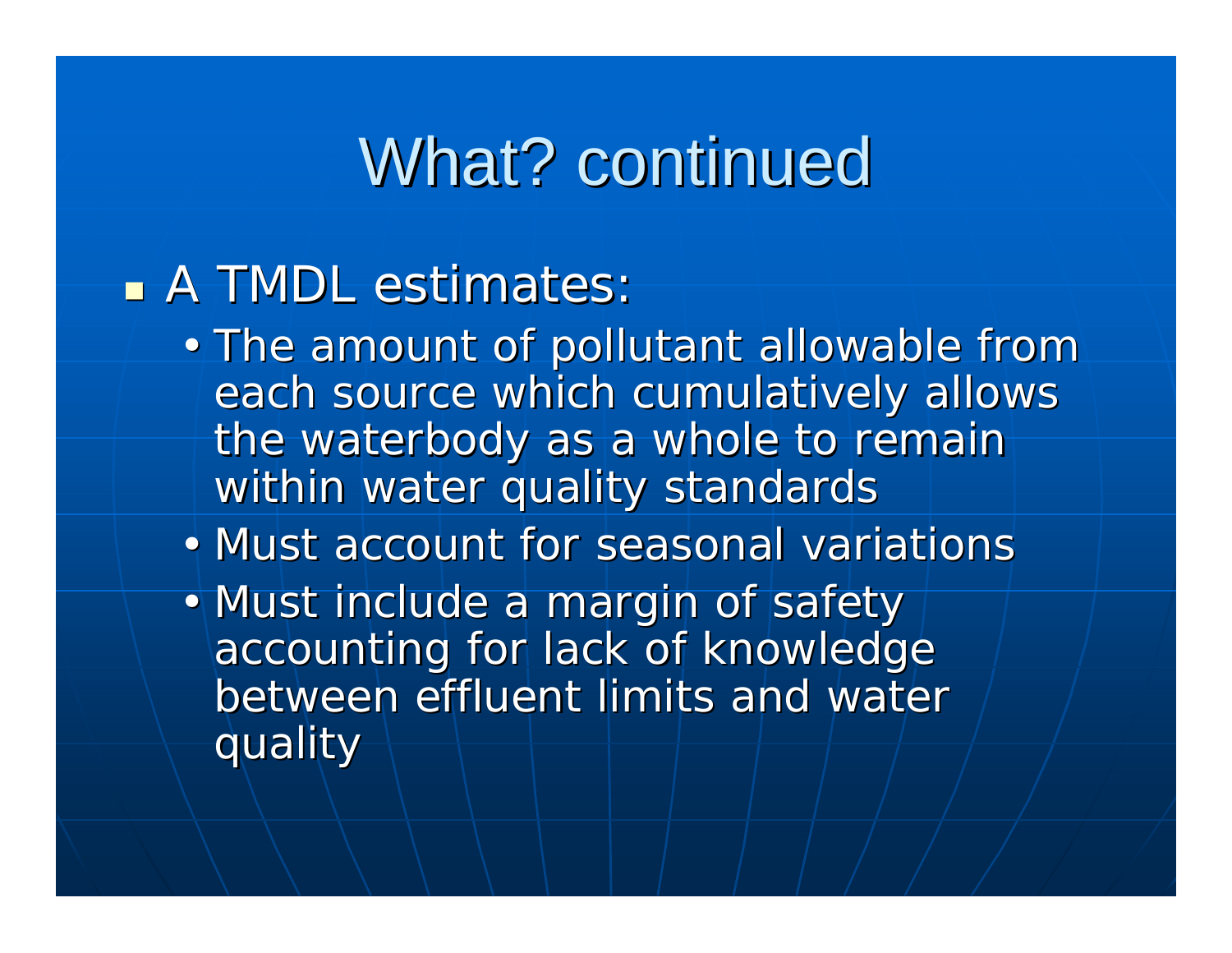### What not?

- **Ecology and EPA cannot address flow** regime or quantity via a TMDL
	- The CWA does not supplant existing water rights or water law.
	- Ecology cannot alter existing water rights via a TMDL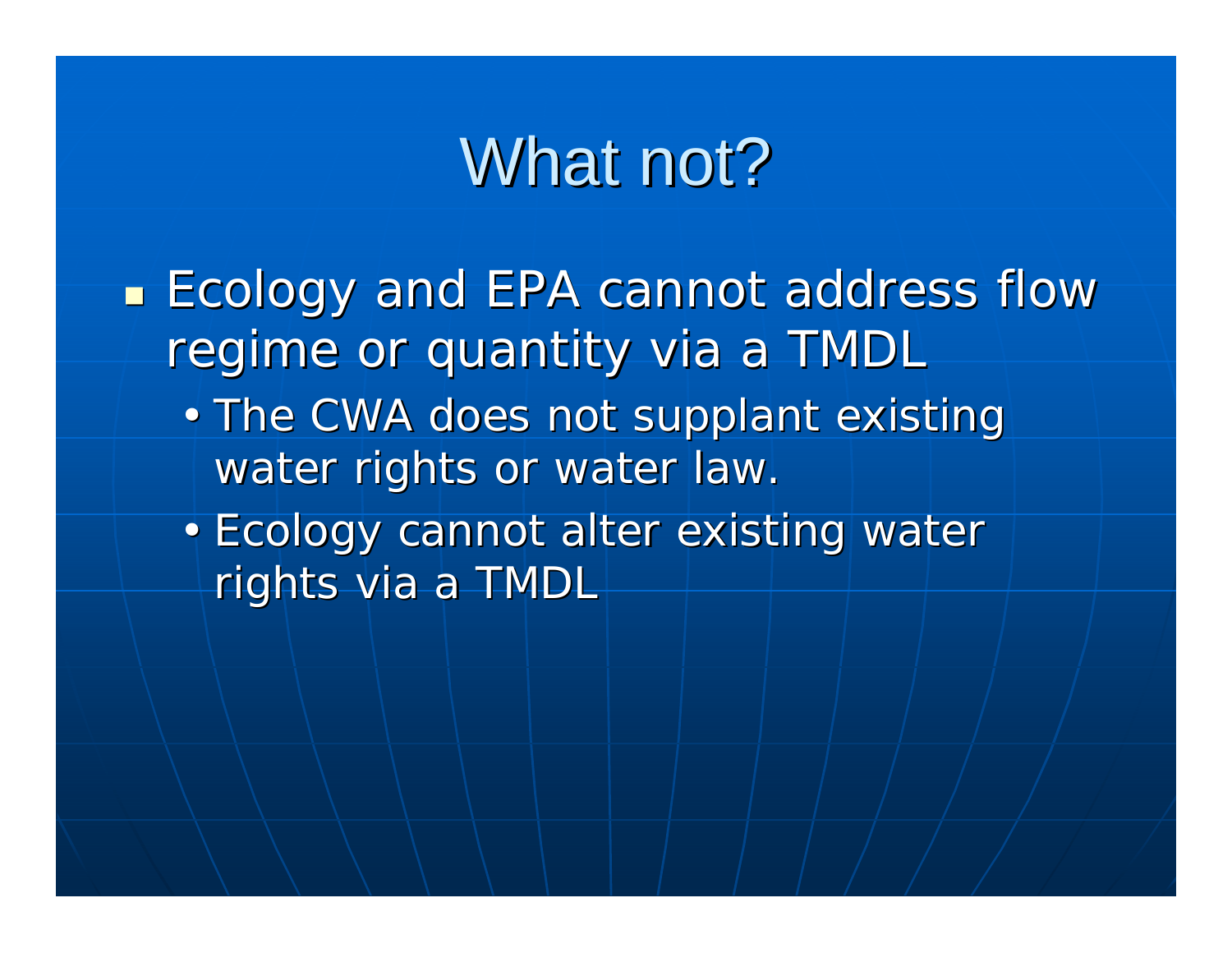### When?

- $\mathbb{Z}^2$ **EXCongressional delegation for site specific** standards for impaired waters occurred in 1972 via the Clean Water Act (although similar provisions on point sources existed earlier)
- $\mathbb{R}^2$  $\textcolor{red}{\bullet}$  198?  $\textcolor{red}{\bullet}$  Ecology submits first TMDL to EPA  $\mathbb{R}^2$  $\textcolor{red}{\blacksquare}$  198?  $\vdash$  EPA rejects TMDL because they are unprepared to address all of the "issues"  $\mathbb{R}^2$  $\blacksquare$  Limited TMDL activities through the 1980s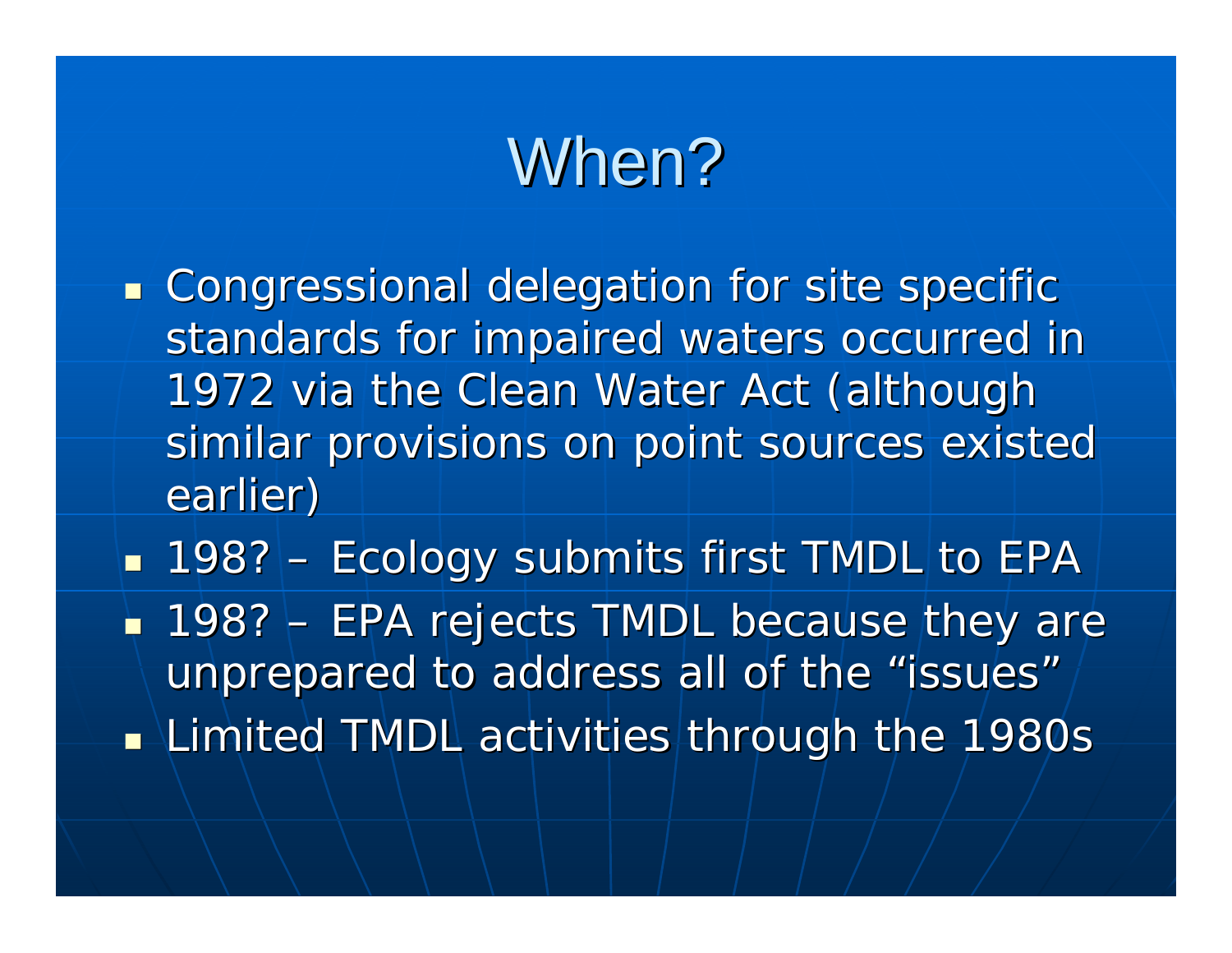### When? continued

- 1991, NW Environmental Law Advocates and NW Environmental Defense sue EPA and Ecology for not addressing impaired waterbodies
- **1998, suit settled 1998**, suit settled
- $\blacksquare$  Establishes a 15-year schedule to develop TMDLs for 666 water segments not meeting or not expected to meet water quality standards
- **Schedule based on 1998 303d list** Schedule based on 1998 303d list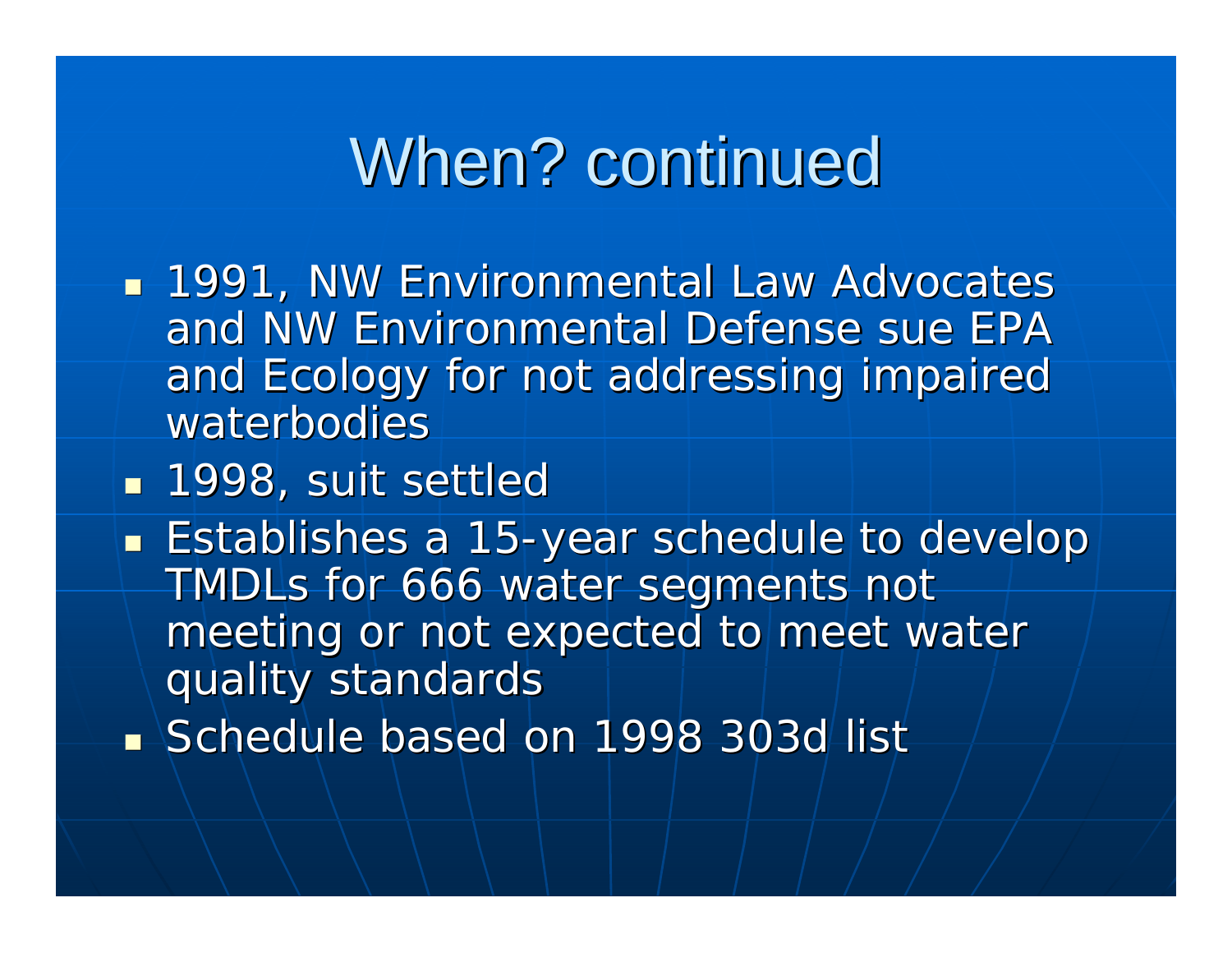### When? continued

- $\blacksquare$  Ecology has been tasked with compliance with the consent decree **Provides EPA 30 days to write their and September** own TMDL if they disapprove of Ecology's **Ecology typically addresses a few** waterbodies in a basin on a  $5$  year
	- rotation throughout the state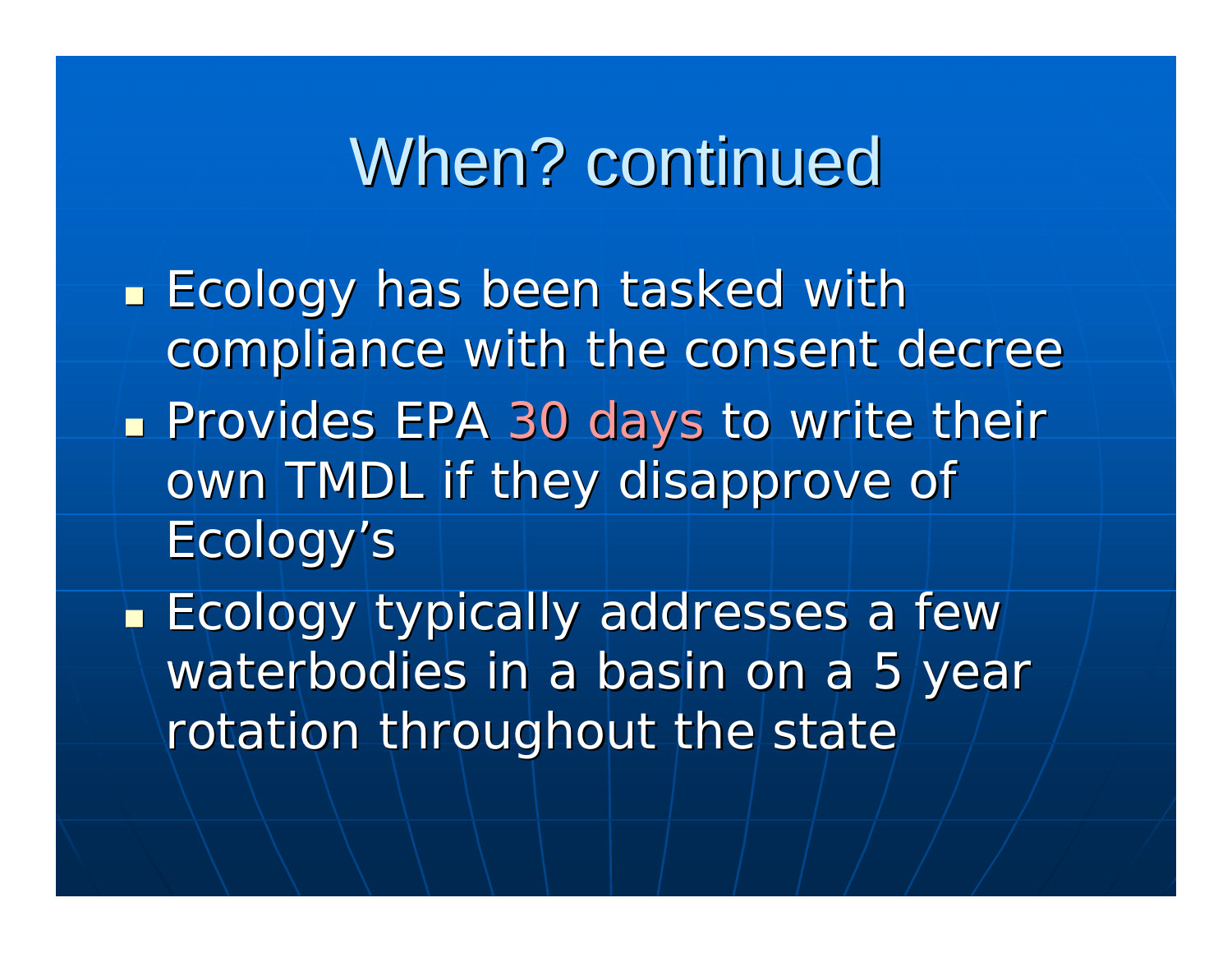### Where?

- $\blacksquare$  1st Waters must be identified as "impaired" per Section 303d(1)(A) of the CWA
- **TMDLs can be applied to waters** which are not listed but which meet criteria for listing
	- Discovery of new or additional impairments is common during a technical study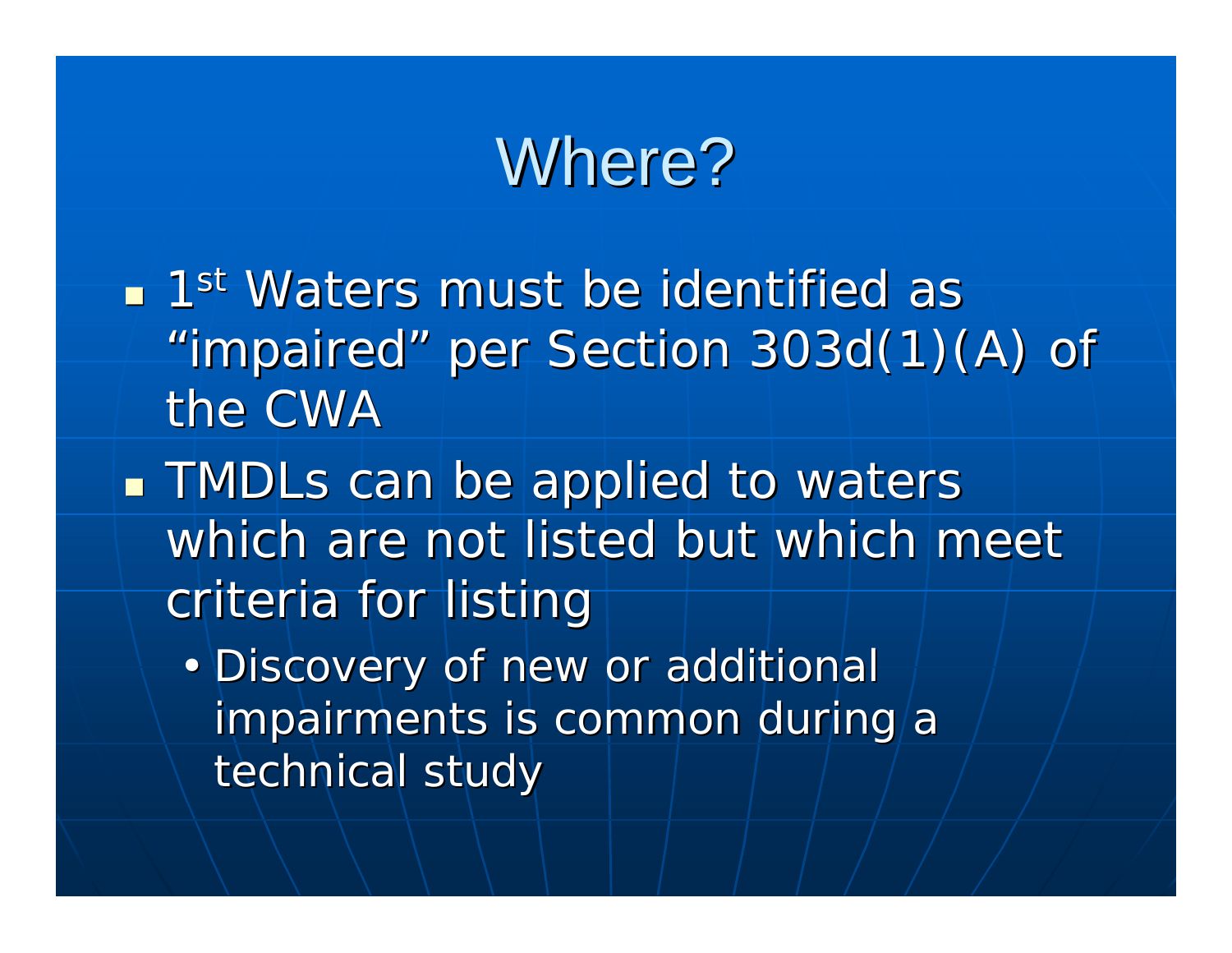# Why?

 $\blacksquare$  To establish site specific effluent quality criteria which provide for quality criteria which provide for attainment of applicable water quality standards.

**Develop an implementation plan to** achieve standards based on the technical study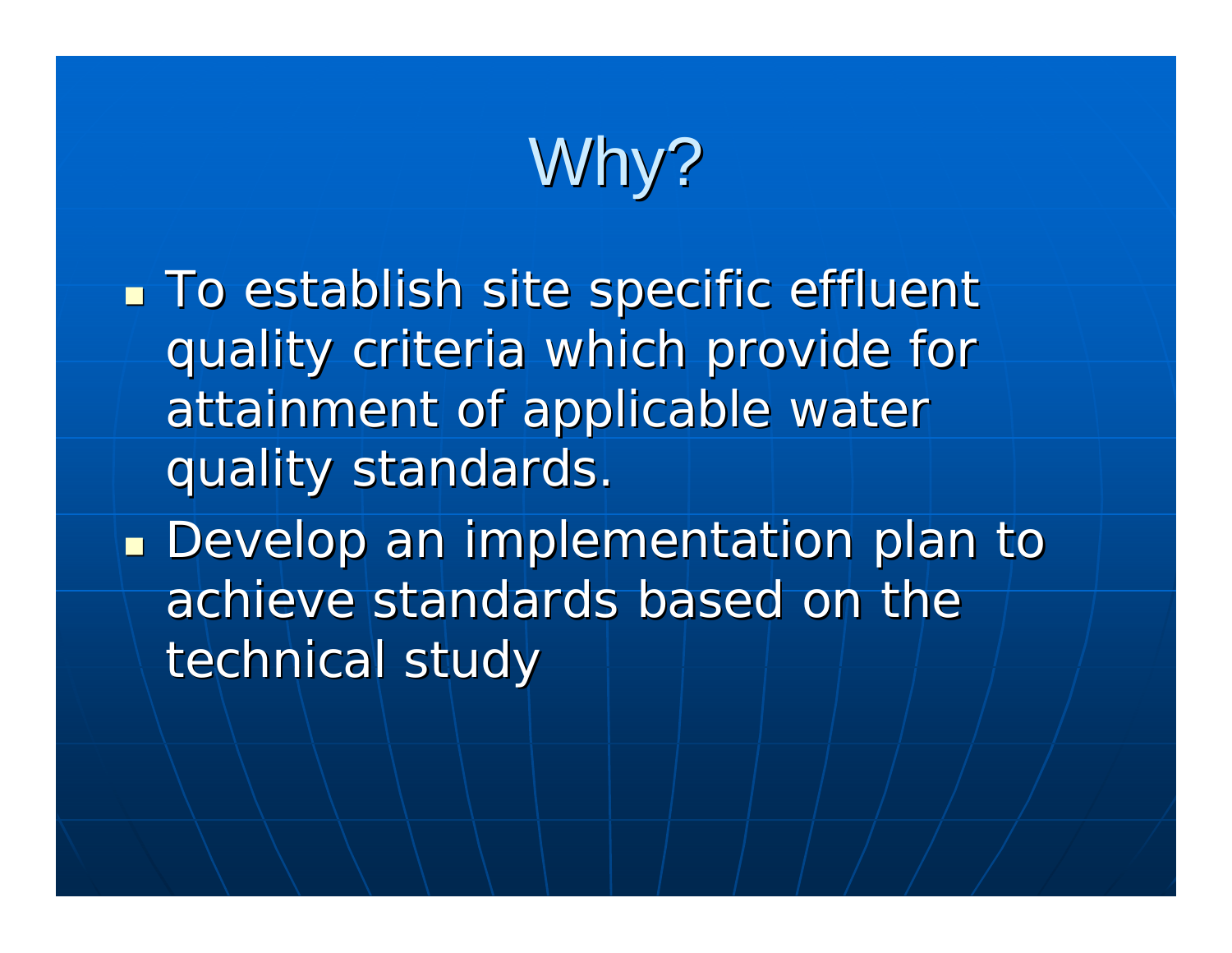# How?

1.Listing as impaired 2.. Stakeholder outreach 3..  $\sf Technical$  study  $\overline{4}$ . **Technical Report** 5.Detailed Implementation Plan 6.Follow-up?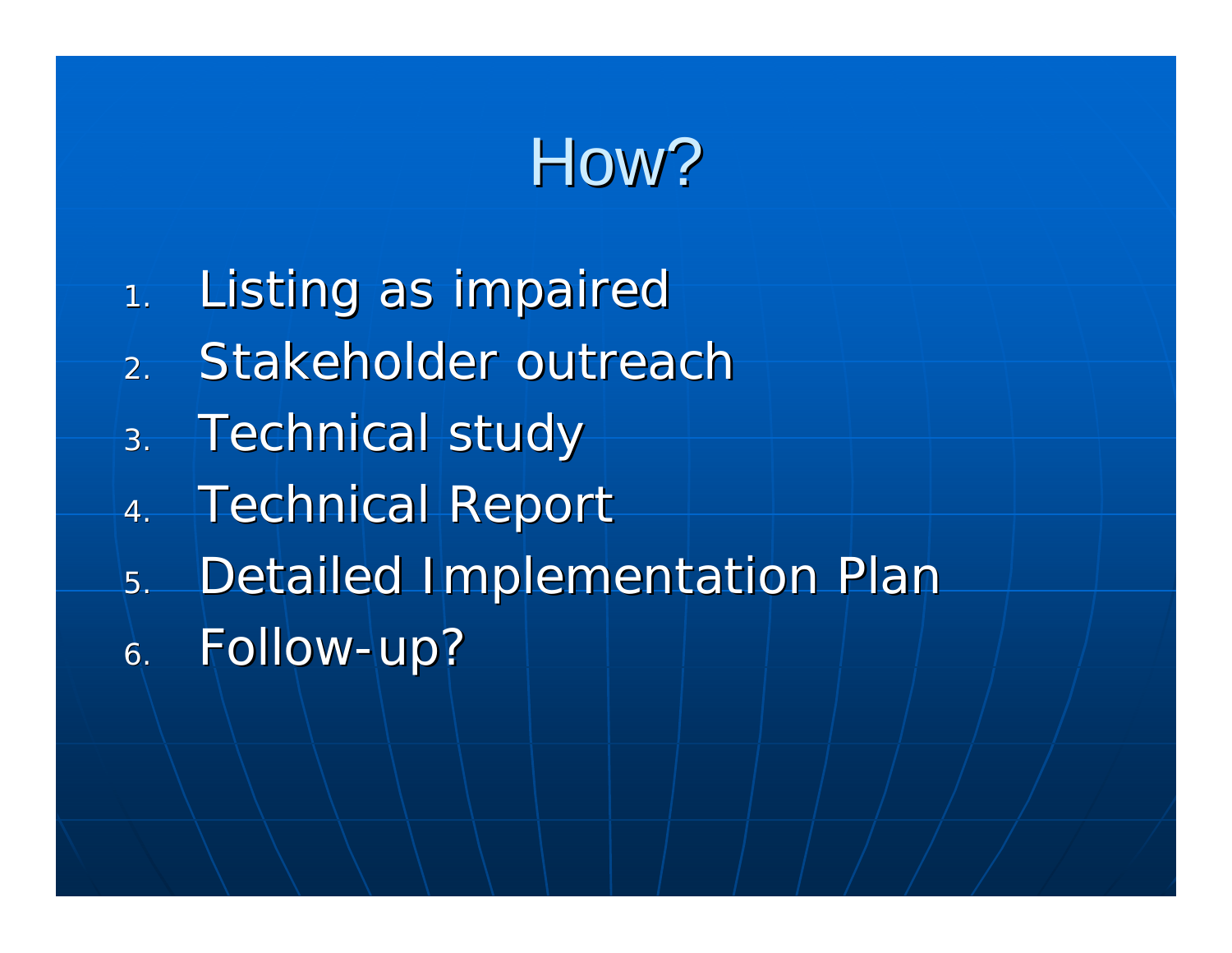## What they aren't?

### NOT

- new water quality standards
- a "permit"
- related to enforcement
- fast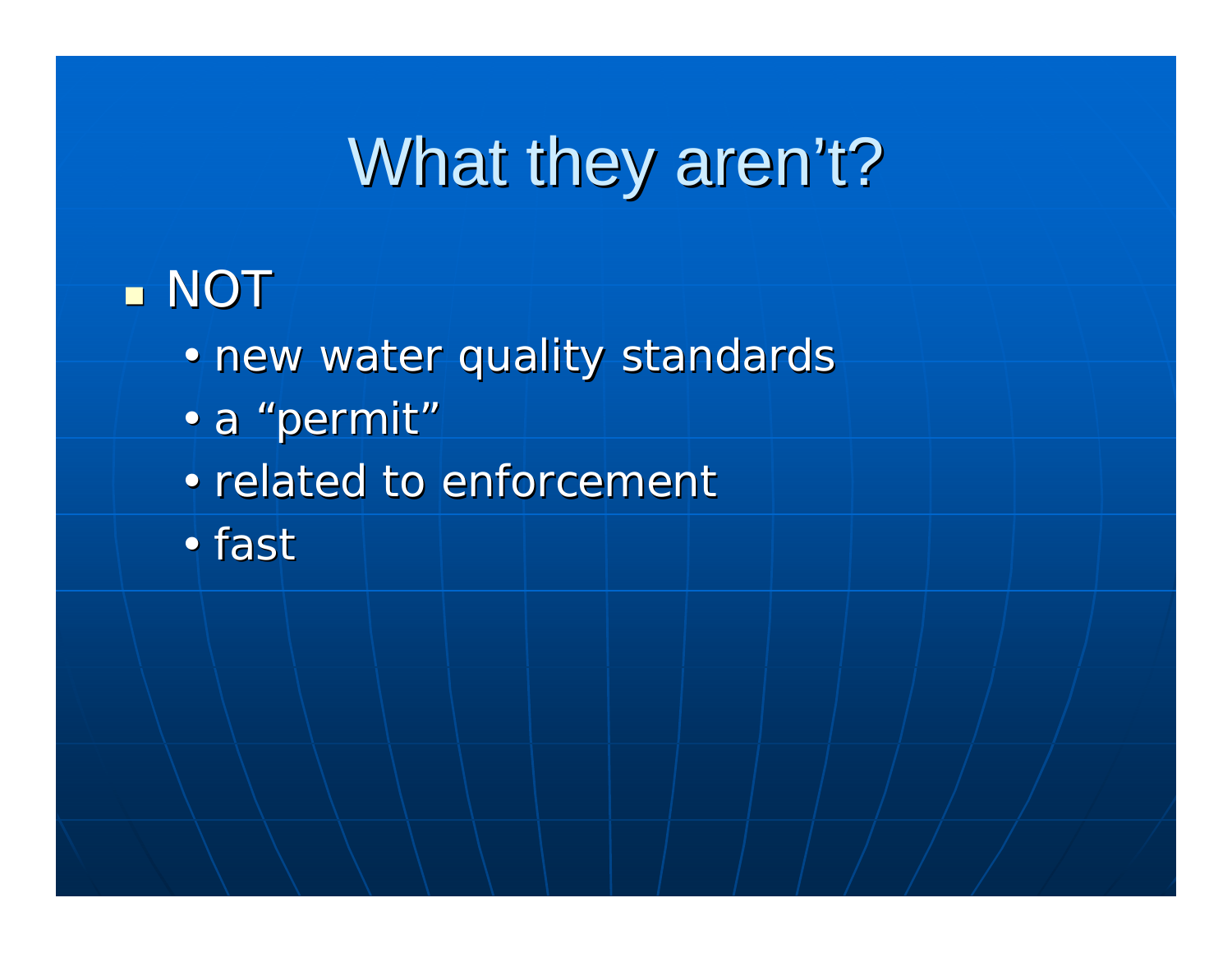## Listing process

**.** Call for data for next list ends today

- **Data must meet new quality** guidelines
- **BASSESSMENt process**
- $\blacksquare$  List publication
- **Public Comment**
- $\blacksquare$  Finalize list
- $\blacksquare$ Repeat...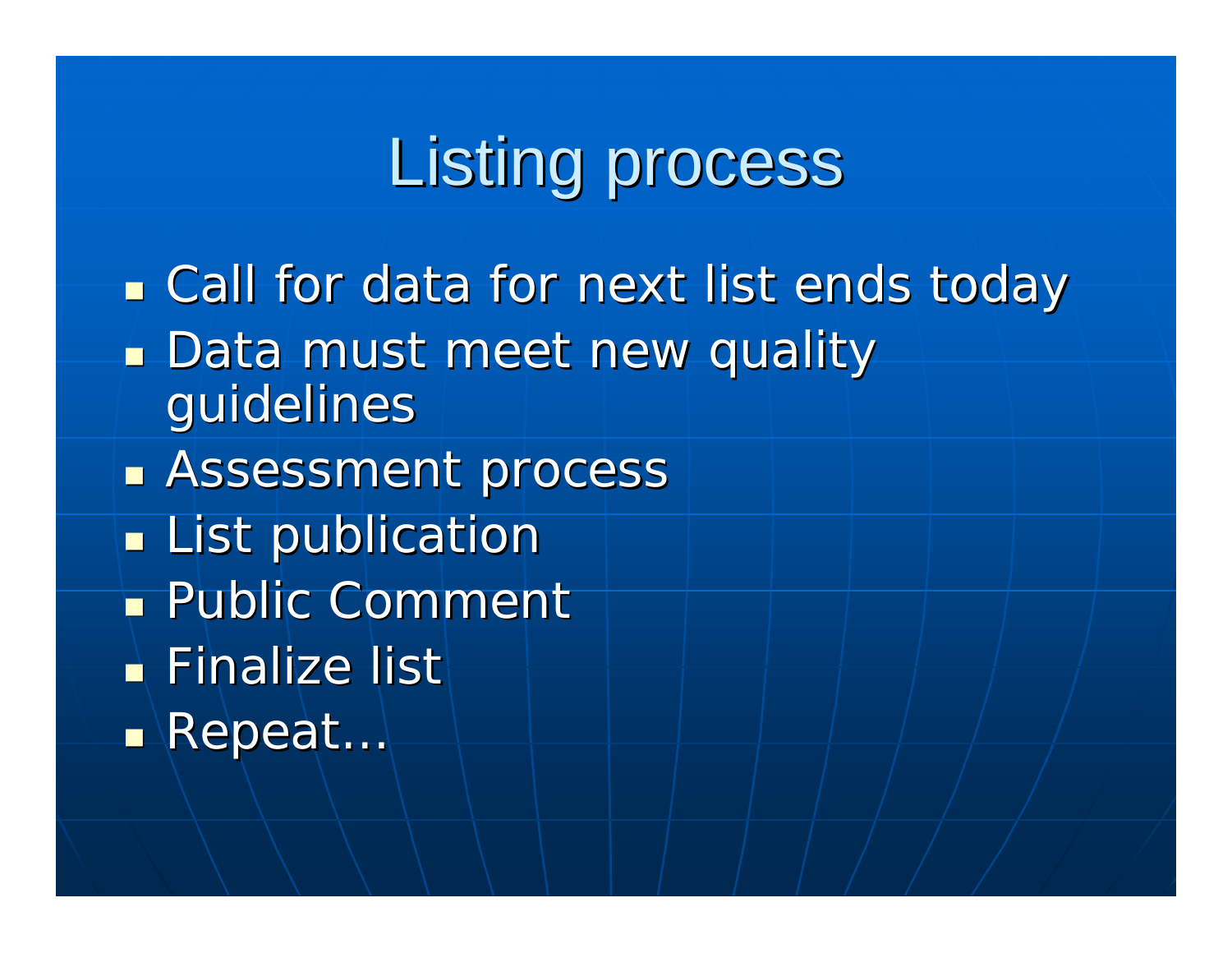## Potentially applicable standards

#### $\mathbb{Z}^2$  $\blacksquare$  WA water quality standards

- New temperature revisions from EPA
	- $\blacksquare$  Sept 15<sup>th</sup> drop for 16C to 13C to further protect spawning
- **National Toxics Rule standards** National Toxics Rule standards
	- Water
	- Tissue back-calculated to water
- $\mathbb{R}^2$  $\blacksquare$  WA sediment quality standards
	- Chemistry
	- Bioassay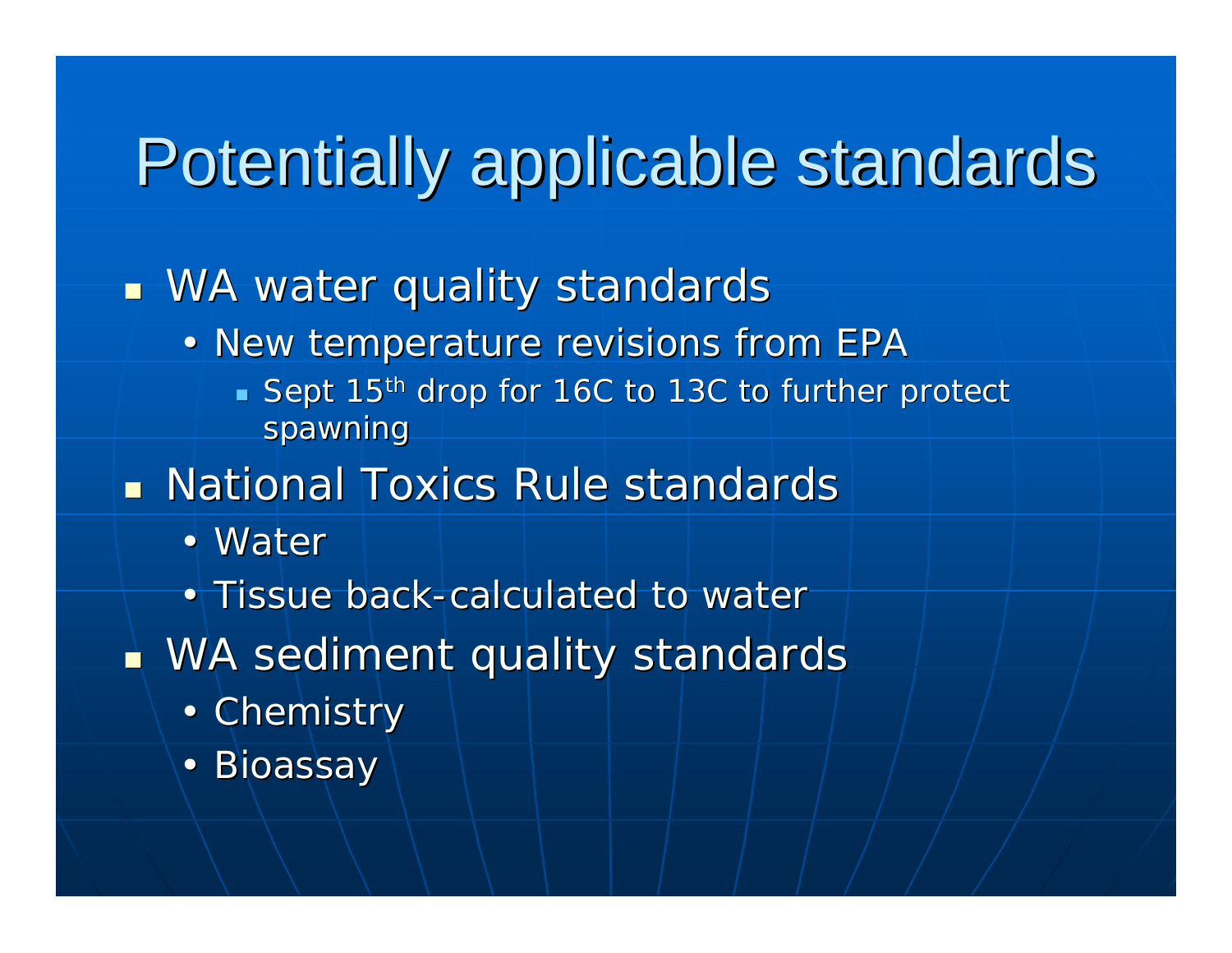### **Bear Creek**

**Bear Impairments** • Dissolved Oxygen  $\textcolor{red}{\bullet}$  3 listed segments • Temperature  $\textcolor{red}{\bullet}$  4 listed segments • Fecal coliforms  $\textcolor{red}{\bullet}$  4 listed segments  $\blacksquare$  But not part of this study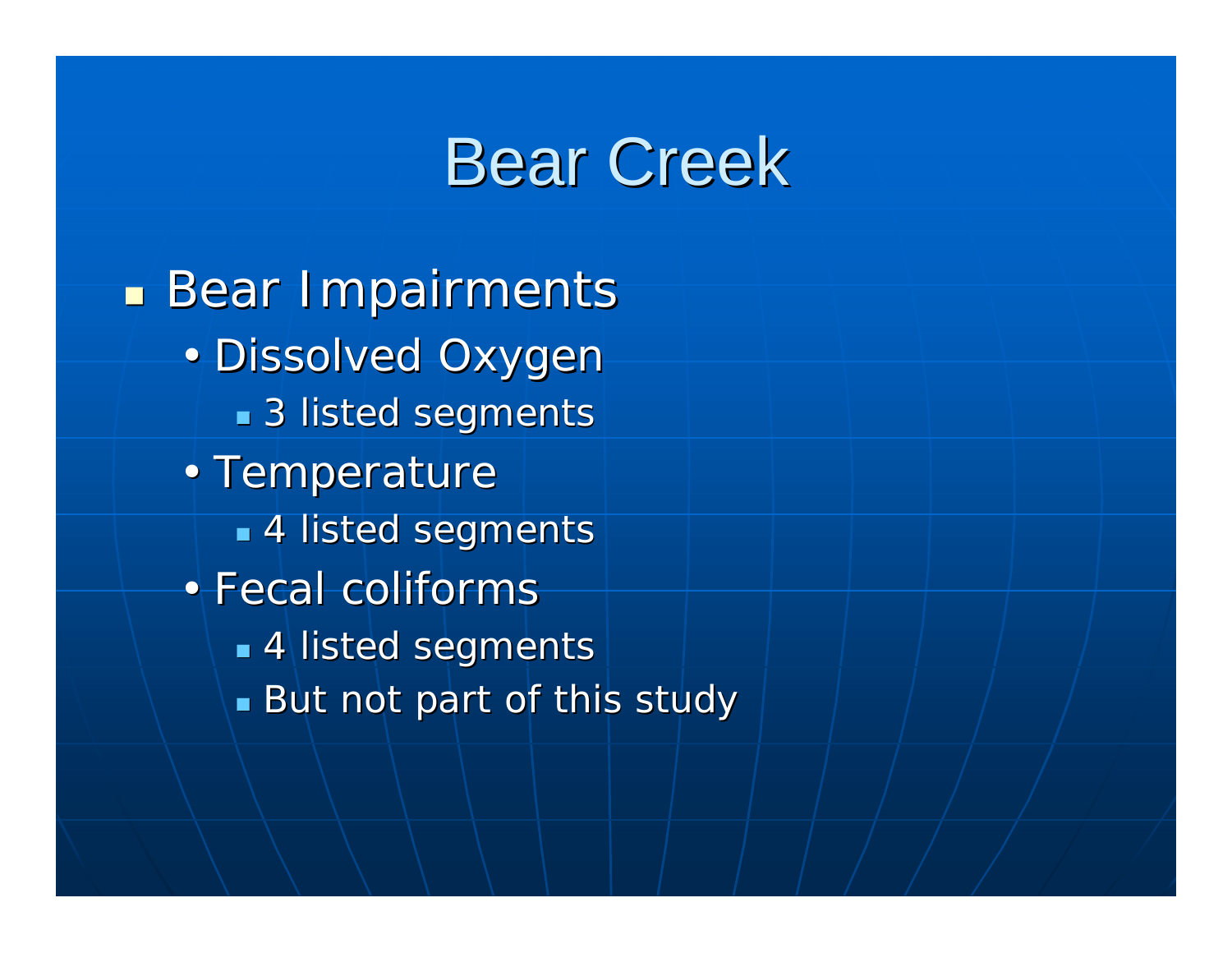### Evans Creek

**Evans Impairments** • Dissolved Oxygen  $\textcolor{red}{\bullet}$  2 listed segments • Temperature  $\textcolor{red}{\blacksquare}$  1 listed segments • Fecal coliforms  $\textcolor{red}{\bullet}$  2 listed segments  $\blacksquare$  But not part of this study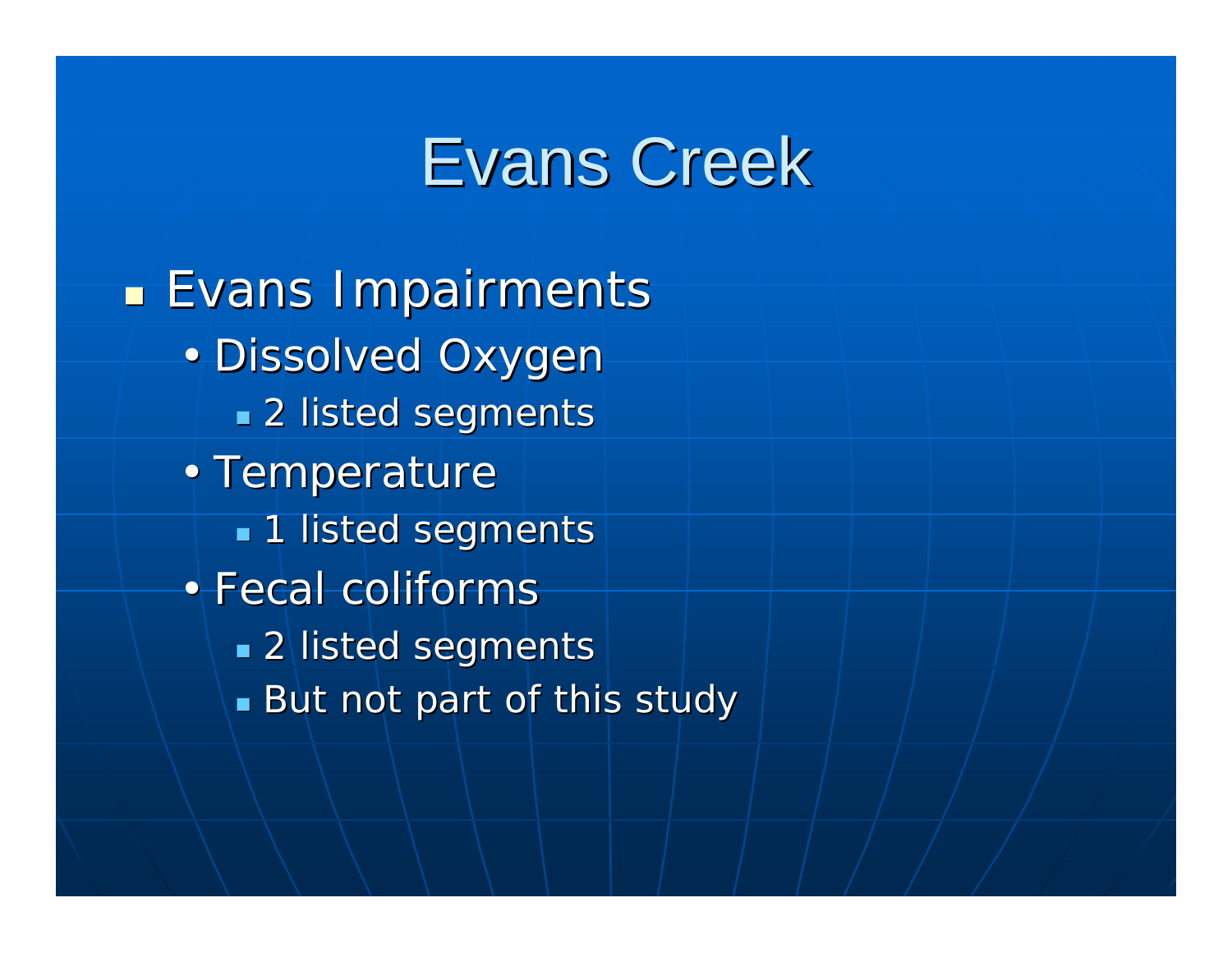# Cottage Lake Creek

• Dissolved Oxyger  $\blacksquare$  1 listed segment • Temperature  $\blacksquare$  1 listed segment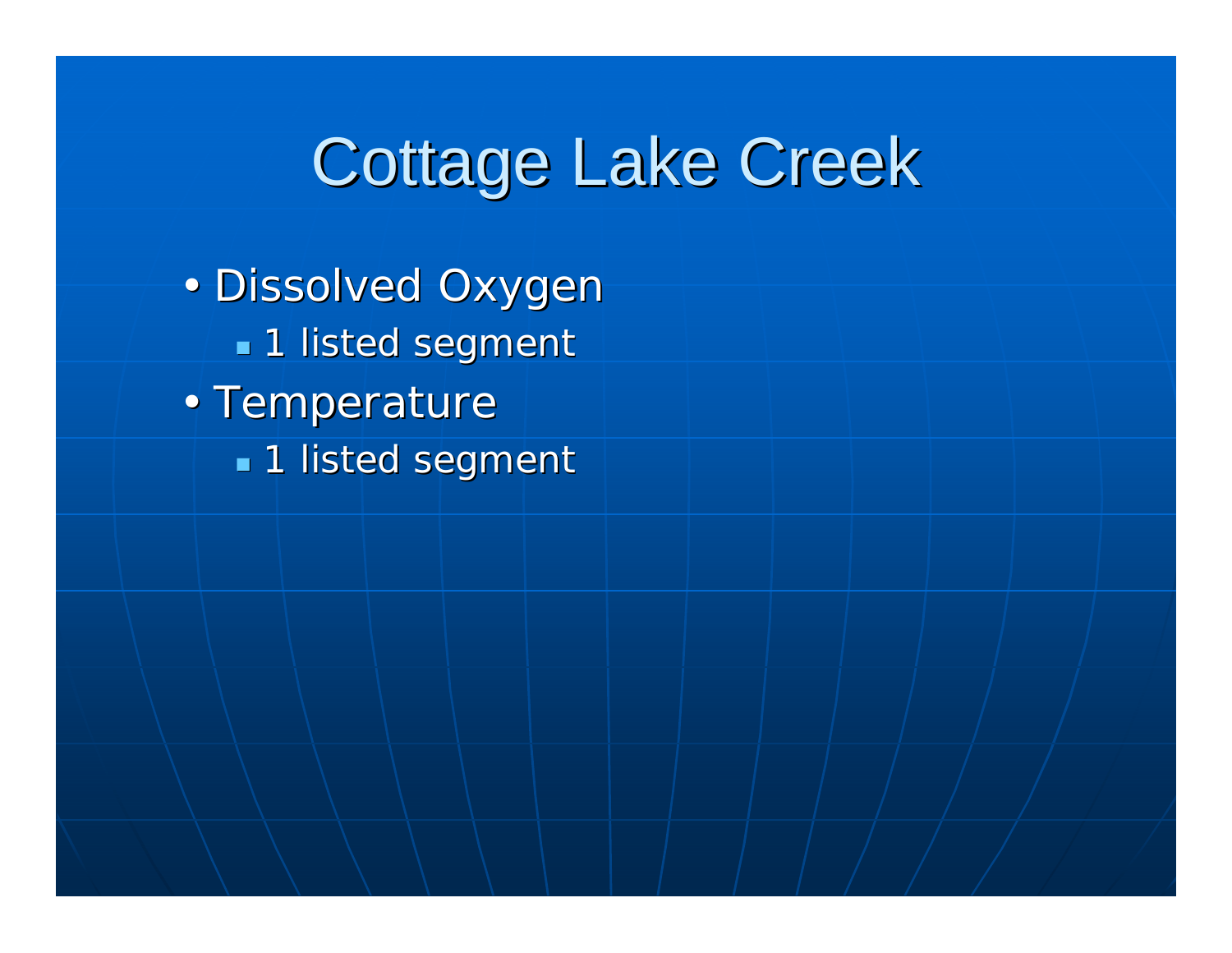# **Technical Study of Loadings**

- **Uses the QUAL2Kw model to simulate river and stream** conditions
	- One dimensional. The channel is well-mixed vertically and laterally.
	- Steady flow. Non-uniform, steady flow is simulated.
	- Diel heat budget. The heat budget and temperature are<br>simulated as a function of meteorology on a diel time scale.
	- Diel water-quality kinetics. All water quality state variables are<br>Simulated on a diel time scale for biogeochemical processes.
	- Heat and mass inputs. Point and non-point loads and abstractions are simulated.
	- Phytoplankton and bottom algae in the water column, as well as sediment diagenesis, and heterotrophic metabolism in the<br>hyporheic zone are simulated.
	- Variable stoichiometry. Luxury uptake of nutrients by the bottom algae (periphyton) is simulated with variable stoichiometry of N and P.
	- Automatic calibration. Includes a genetic algorithm to  $\overline{\phantom{a}}$  automatically calibrate the kinetic rate parameters.  $\overline{\phantom{a}}$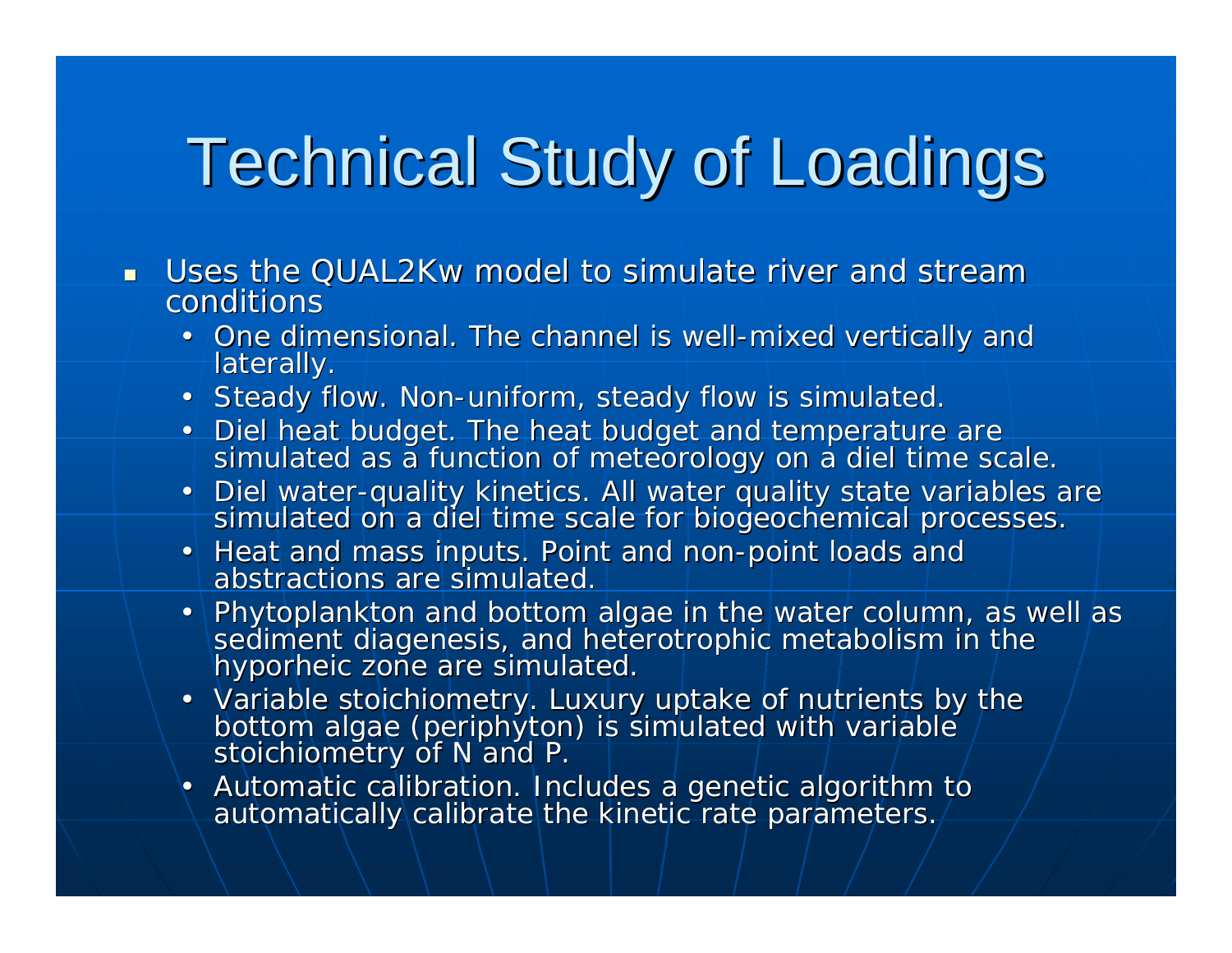### Temperature and DO model inputs Temperature and DO model inputs

| Parameter                       | Type              | Instrument    | <b>Bear-</b><br>Cottage | <b>Evans</b>   |
|---------------------------------|-------------------|---------------|-------------------------|----------------|
| Water<br>temp                   | <b>Continuous</b> | <b>Tidbit</b> | 14                      | 10             |
| Air temp                        | <b>Continuous</b> | <b>Tidbit</b> | $\overline{4}$          | $\overline{2}$ |
| <b>Relative</b><br>humidity     | Continuous        | RH probe      | $\overline{4}$          | $\overline{2}$ |
| DO, pH,<br>temp,<br>conductivit | Continuous        | <b>YSI</b>    | 8                       | 5              |
| У                               |                   |               |                         |                |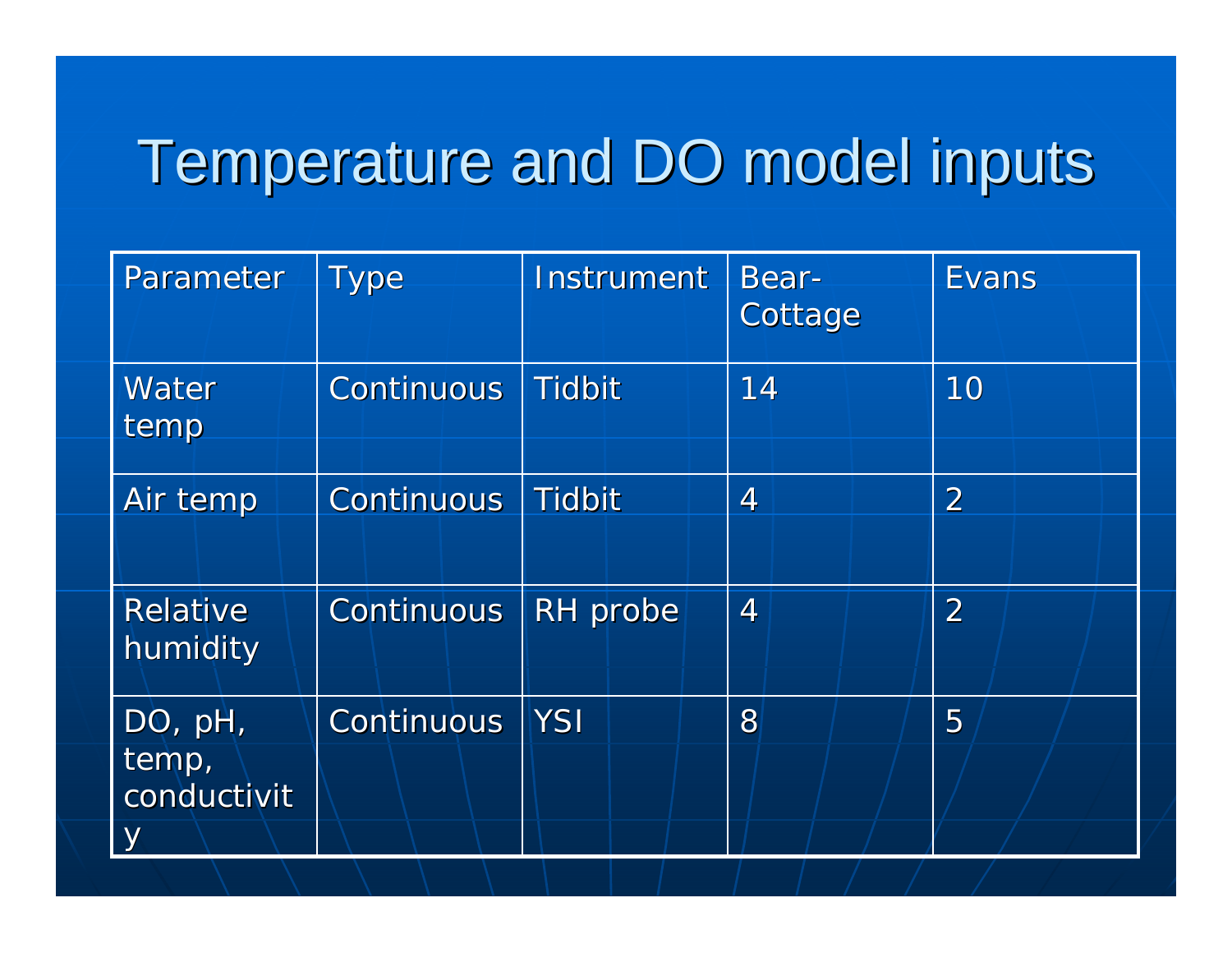# Productivity model inputs Productivity model inputs

| Parameter                                  | <b>Type</b>                         | Instrument | Bear-<br>Cottage | <b>Evans</b> |
|--------------------------------------------|-------------------------------------|------------|------------------|--------------|
| DO, pH,<br>temp,<br>conductivit            | instantaneo   YSI plus<br><b>US</b> | hydrolab   | 15               | 10           |
| $\overline{\lambda}$<br>Total N and        | Grab                                | Lab        | 15               | 10           |
| $\mathsf{P}$<br><b>Dissolved</b>           | Grab                                | Lab        | 15               | 10           |
| nitrate-<br>nitrite,<br>ammonia,<br>orthoP |                                     |            |                  |              |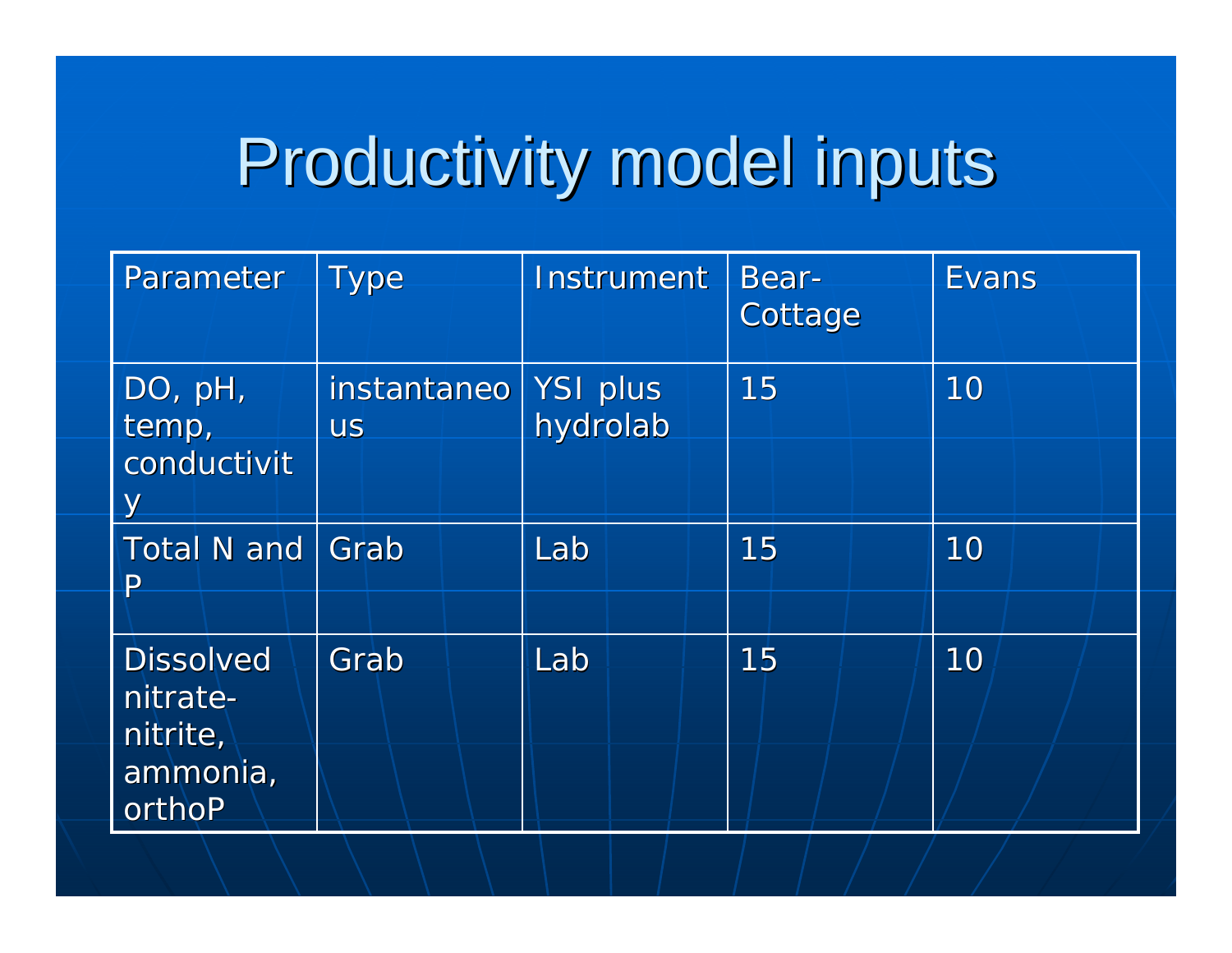# Productivity model inputs, cont'

| Parameter                   | <b>Type</b> | Instrument | <b>Bear-</b><br>Cottage | <b>Evans</b> |
|-----------------------------|-------------|------------|-------------------------|--------------|
| Chlorophyll<br>$\mathsf{A}$ | Grab        | Lab        | 15                      | 10           |
| TOC, DOC,<br>alkalinity     | Grab        | Lab        | 15                      | 10           |
| Periphyton                  | Grab        | hybrid     | 8                       | 5            |
|                             |             |            |                         |              |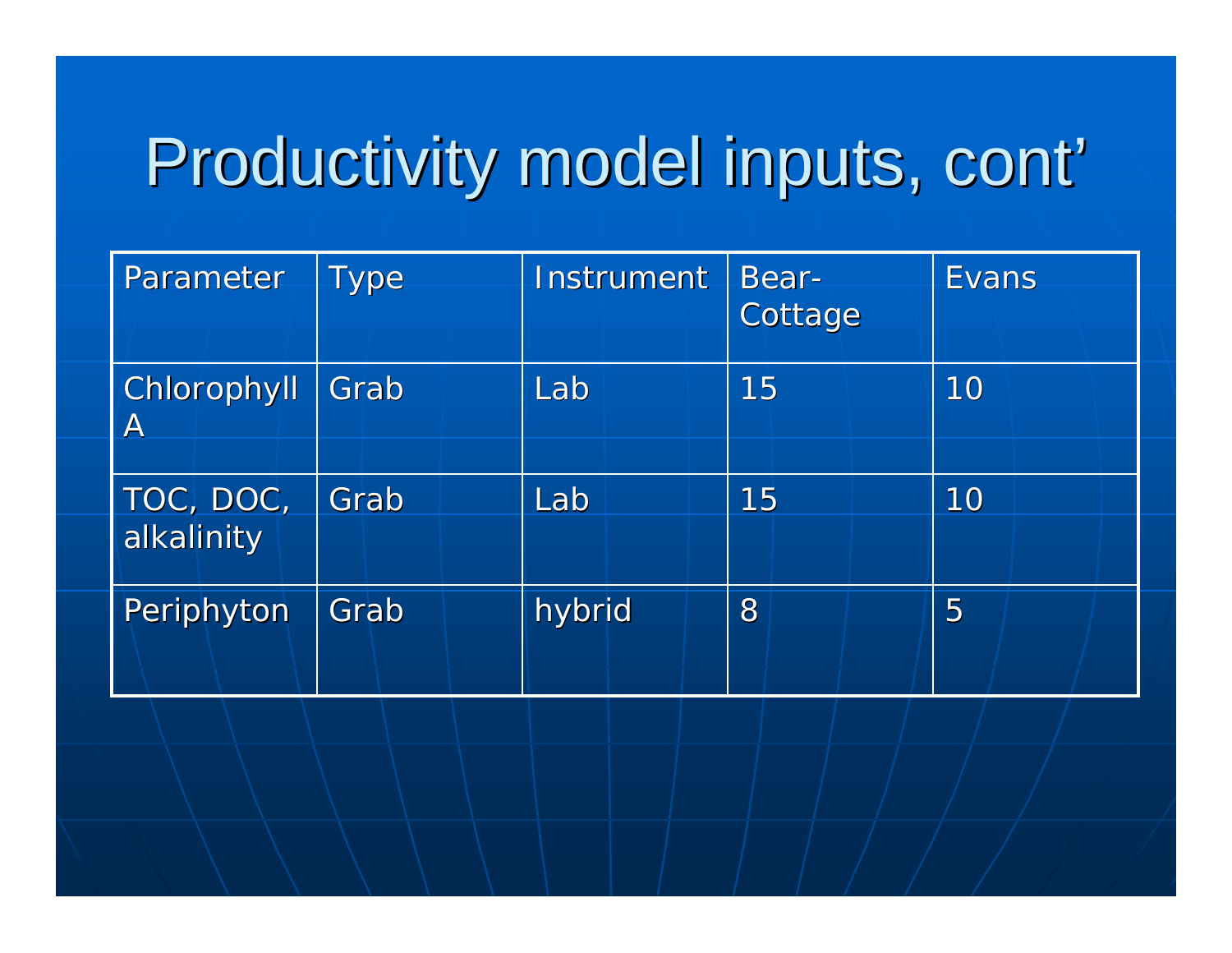# Flow, travel, and shade, model inputs, cont'

| Parameter     | <b>Type</b>              | Instrument                   | Bear-<br>Cottage       | <b>Evans</b>           |
|---------------|--------------------------|------------------------------|------------------------|------------------------|
| Flow          | Instantane<br><b>OUS</b> | <b>Flow meter</b><br>$+$ rod | 15                     | 10                     |
| <b>Tracer</b> | Continuous               | Lab                          | 3 release<br>4 monitor | 3 release<br>3 monitor |
| <b>Shade</b>  | Instantane<br><b>OUS</b> | <b>Hemiview</b><br>camera    | 14                     | 5                      |